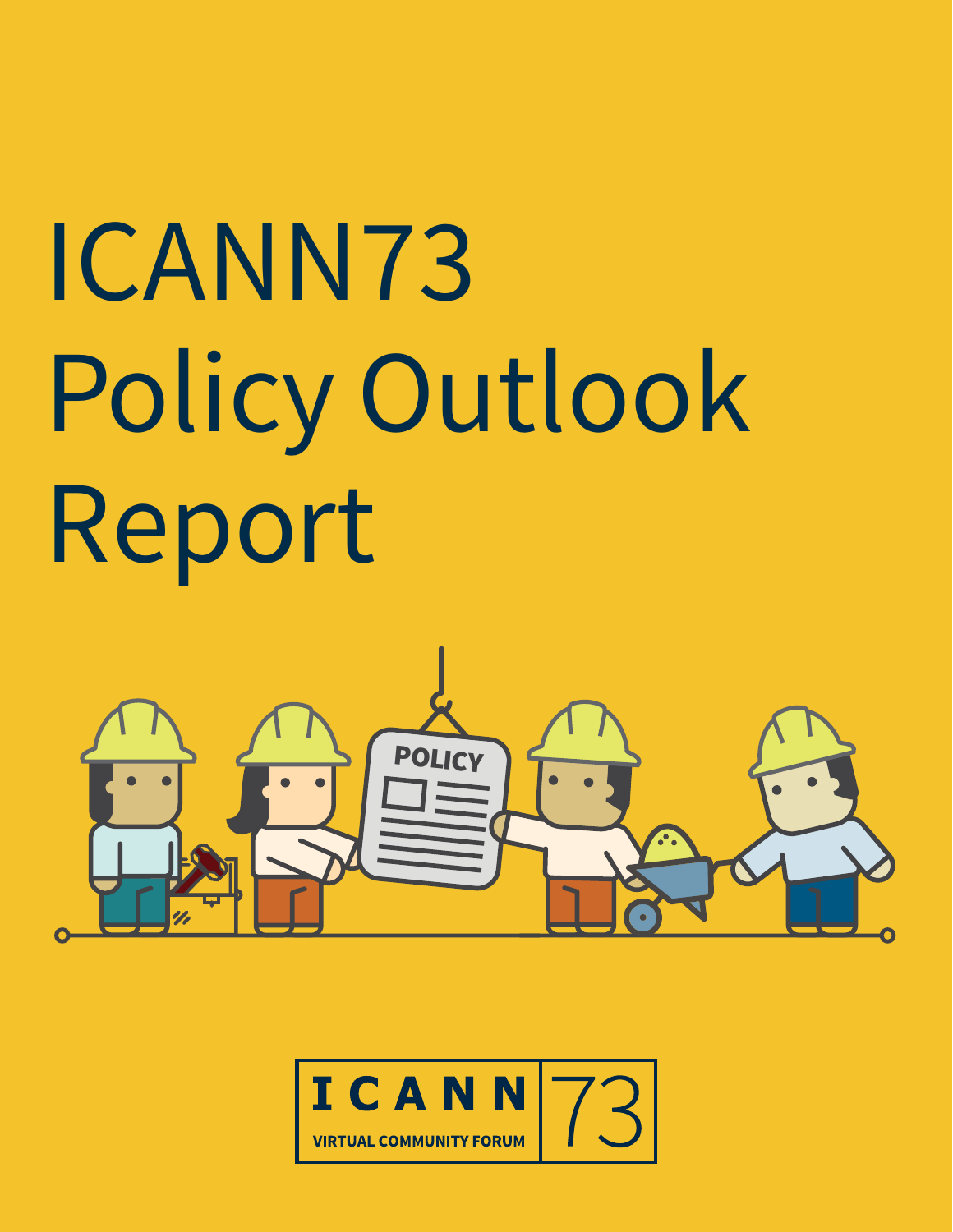# Table of **Contents**

|  | <b>03</b> Letter from David Olive                            |
|--|--------------------------------------------------------------|
|  | <b>04</b> Address Supporting Organization (ASO)              |
|  | <b>05</b> Country Code Names Supporting Organization (ccNSO) |
|  | <b>07</b> Generic Names Supporting Organization (GNSO)       |
|  | <b>13</b> At-Large Advisory Committee (ALAC)                 |
|  | <b>16</b> Governmental Advisory Committee (GAC)              |
|  | <b>18</b> Root Server System Advisory Committee (RSSAC)      |
|  | <b>19</b> Security and Stability Advisory Committee (SSAC)   |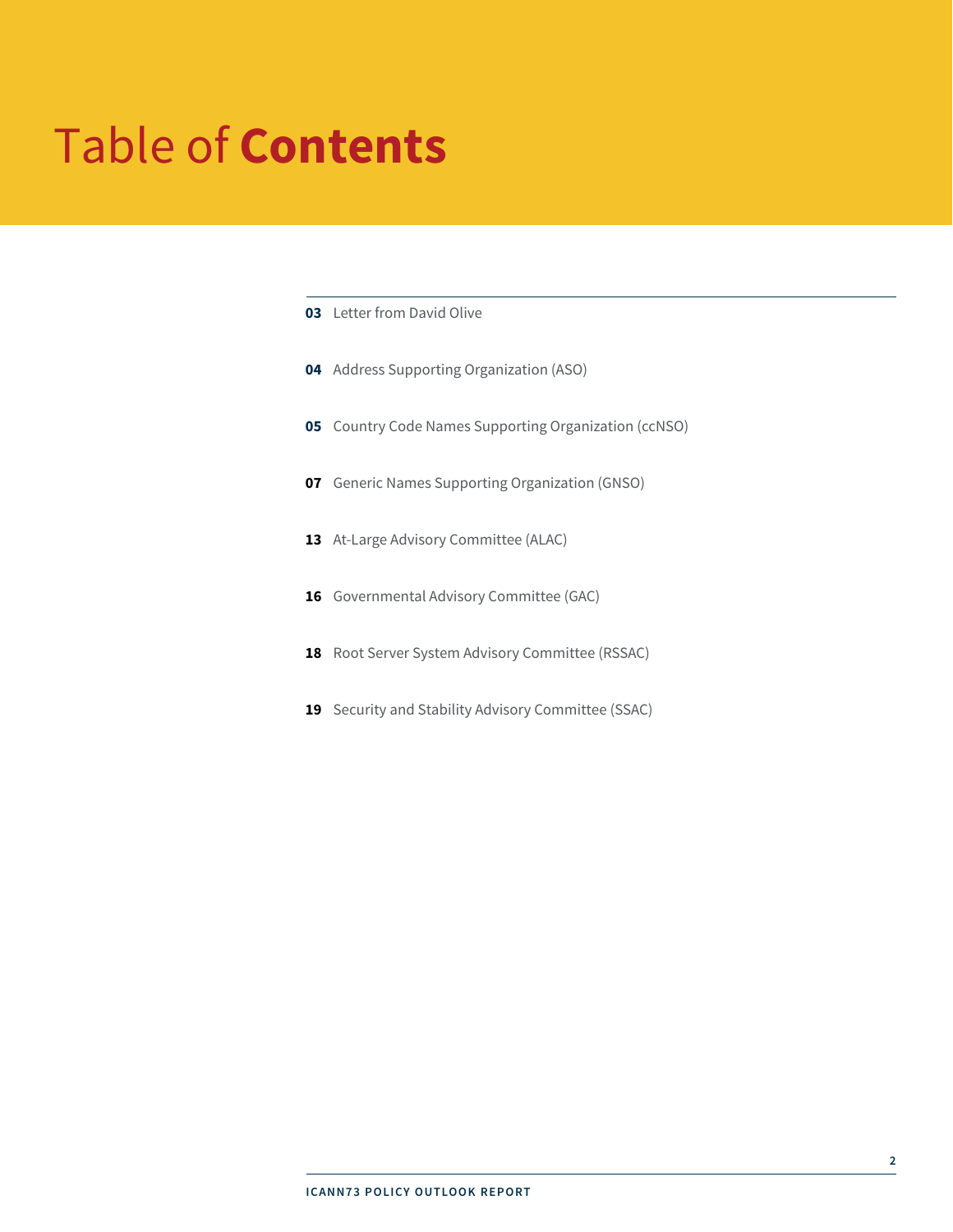## <span id="page-2-0"></span>Welcome to **ICANN73!**



I am pleased to present the ICANN73 Policy Outlook Report written by the Policy Development Support function. This report provides a high-level overview of the planned work and activities of the Supporting Organizations and Advisory Committees during ICANN73.

ICANN73 will feature two plenary sessions selected by the ICANN community, a Public Forum, and a Public Meeting of the ICANN Board. Throughout the week, the ICANN community will meet to advance policy and advice work in priority areas. There will also be joint meetings between various ICANN community groups and the ICANN Board.

A global community of stakeholders with different backgrounds and points of view help coordinate and support the unique identifiers of the Internet. The Internet functions for everyone because everyone is invited to help make it work. Consensus policies developed through the multistakeholder model are highly effective and have the greatest legitimacy.

Thank you for making the considerable commitment of time and effort to engage in ICANN73. No matter if you are an ICANN Public Meeting regular, an occasional participant, or a newcomer, I encourage you to actively contribute to this virtual meeting.

Best regards,

**David Olive** Senior Vice President, Policy Development Support

Managing Director, Washington, D.C. Office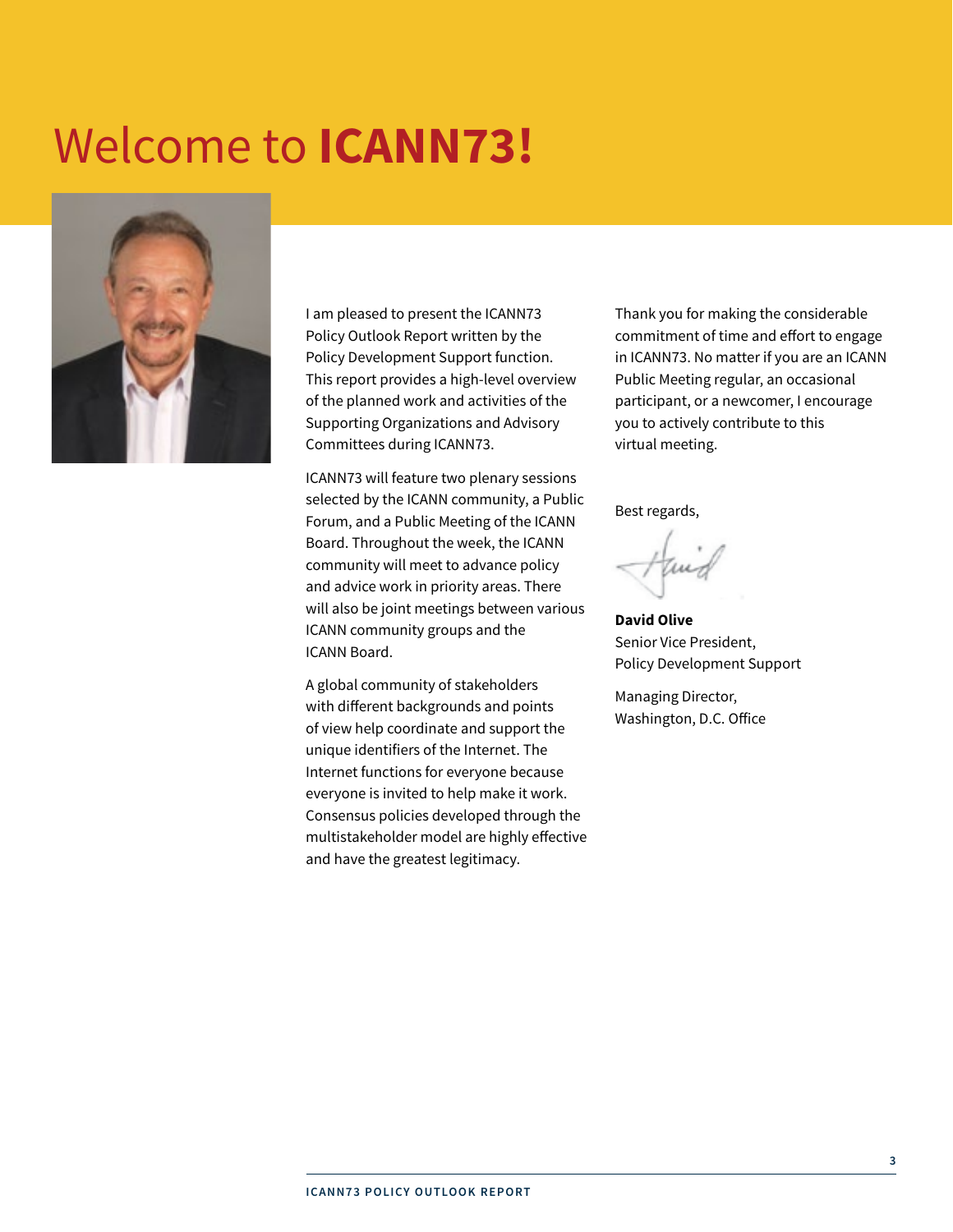<span id="page-3-0"></span>Although several members of the Internet number community will participate in sessions, the ASO will not be convening during ICANN73. The ASO conducts policy development work through Regional Internet Registry (RIR) meetings and **[mailing lists](https://www.nro.net/policy/regional/)**.

## **Background**

The ASO is defined in a **[2019 Memorandum of Understanding \(MoU\)](https://aso.icann.org/documents/memorandums-of-understanding/)**, affirming the relationship between the names and numbers communities. The purpose of the ASO is to review recommendations on global Internet Protocol address policy and to advise the ICANN Board. Global policies are defined in the ASO MoU as "Internet number resource policies that have the agreement of all RIRs, according to their policy development processes, and ICANN, and require specific actions or outcomes on the part of IANA or any other external ICANN-related body in order to be implemented." The ASO ensures that the policy development process has been correctly followed in each RIR community:

- African Network Information Centre
- Asia Pacific Network Information Centre
- American Registry for Internet Numbers
- Latin American and Caribbean Internet Addresses Registry
- Réseaux IP Européens Network Coordination Centre

The **[ASO Address Council \(ASO AC\)](https://aso.icann.org/aso-ac/)** coordinates the global policy development work of the Internet number community and appoints members to the ICANN Board, the ICANN Nominating Committee, and other ICANN groups. The ASO AC consists of 15 members, three from each RIR.

ASO AC monthly teleconferences are open to observers. For more information, including the teleconference schedule, observer privileges, and remote participation details, read **[here](https://aso.icann.org/aso-ac-teleconference-open-for-observers/)**.

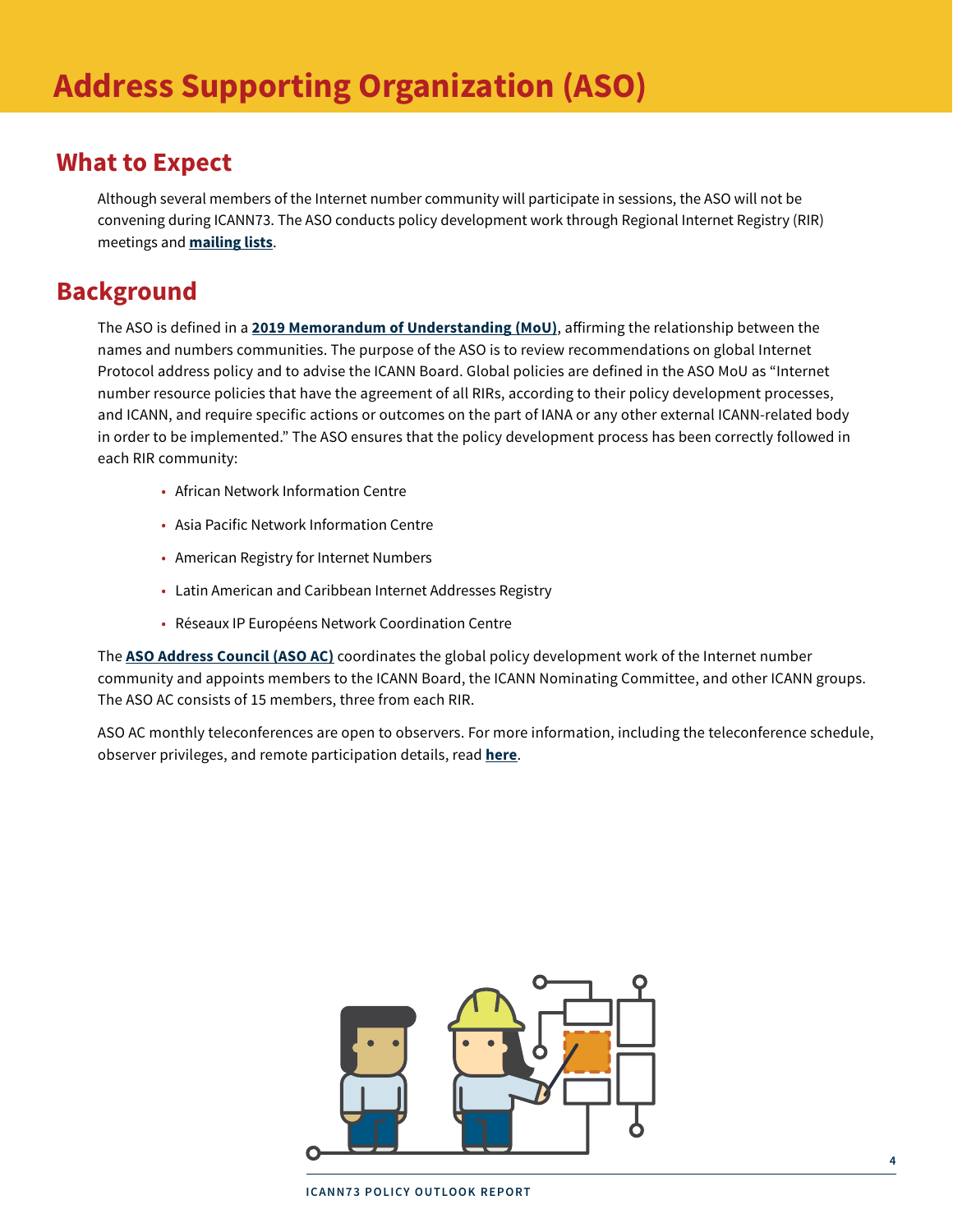<span id="page-4-0"></span>The ccNSO program begins on Monday, 7 March with Tech Day, a workshop open to all community members with an interest in technical, operational, and security topics.

The ccNSO schedule will continue on Tuesday, 8 March with a joint session of the ccNSO and the Governmental Advisory Committee. The **[ccNSO Members Meeting](https://community.icann.org/display/ccnsowkspc/%28pre%29ICANN73+%7C+ccNSO+Members+Meeting)** during ICANN73 starts with a session on the role of the ccNSO with regard to DNS abuse. This is followed by a governance session on the ccNSO conflict of interest proposals and information about the upcoming ccNSO members vote for the adoption of the new ccNSO rules. The ccNSO Members Meeting continues on Thursday, 10 March with an opportunity for ccNSO members to participate in a question and answer session with country code top-level domain (ccTLD) associated members of the ICANN Board. The ccNSO program will conclude with a **[ccNSO Council meeting](https://community.icann.org/display/ccNSOCWS/March+2022+-+at+ICANN73)**.

The detailed ccNSO schedule, including a summary of the topics covered and remote participation details for ICANN73, is available on the **[ccNSO ICANN73 workspace](https://community.icann.org/display/ccnsowkspc/ICANN73+Virtual+Community+Forum+-+March+2022)**.

## **Background**

The **[ccNSO](https://ccnso.icann.org/en)** is one of the three Supporting Organizations within ICANN. Created in 2003 for and by ccTLD managers, the ccNSO develops and recommends global policies, such as the retirement of ccTLDs, to the ICANN Board. The ccNSO provides a global platform to discuss topics of concern, build consensus and technical cooperation, and facilitate the development of voluntary best practices for ccTLD managers. Membership in the ccNSO is open to all ccTLD managers responsible for managing an ISO 3166-1 ccTLD.

The ccNSO is administered by the ccNSO Council, which consists of 18 councilors (15 elected by ccNSO members, three appointed by the ICANN Nominating Committee). The ccNSO councilors are actively involved in determining the work and direction of the ccNSO. Councilors manage the policy development process, lead and participate in **[various ccNSO](https://ccnso.icann.org/en/workinggroups)  [working groups](https://ccnso.icann.org/en/workinggroups)**, engage with the community on topical issues, and develop positions based on community feedback. The ccNSO Council meets regularly at ICANN Public Meetings and during monthly teleconferences. All ccNSO Council documents, minutes of meetings, resolutions, and discussions are published.

Consult the **[Quick Guide to the ccNSO](https://community.icann.org/pages/viewpage.action?pageId=66085237)** to learn more about its work and how it is organized. **[Subscribe](https://community.icann.org/display/ccnsowkspc/ccNSO+Newsletter)** to the ccNSO monthly newsletter to stay informed. Previous editions are available in the **[archive](https://community.icann.org/display/ccnsowkspc/ccNSO+Newsletter)**.

## **Session Details**

*Session times provided in this report are in UTC-4. Please refer to the [ICANN73 schedule](https://73.schedule.icann.org/) for the most current information.*

## **ccNSO Policy Development**

The ccNSO policy development **[working groups and other committees](https://ccnso.icann.org/en/workinggroups)** continued their work according to their regular schedules, but will not meet as part of ICANN73.

The various working groups and committees prepare **[updates](https://community.icann.org/display/ccnsowkspc/ccNSO+Working+Group+and+Committee+updates)** in preparation for each ccNSO Council meeting. The updates include information about the current status, next steps, and background.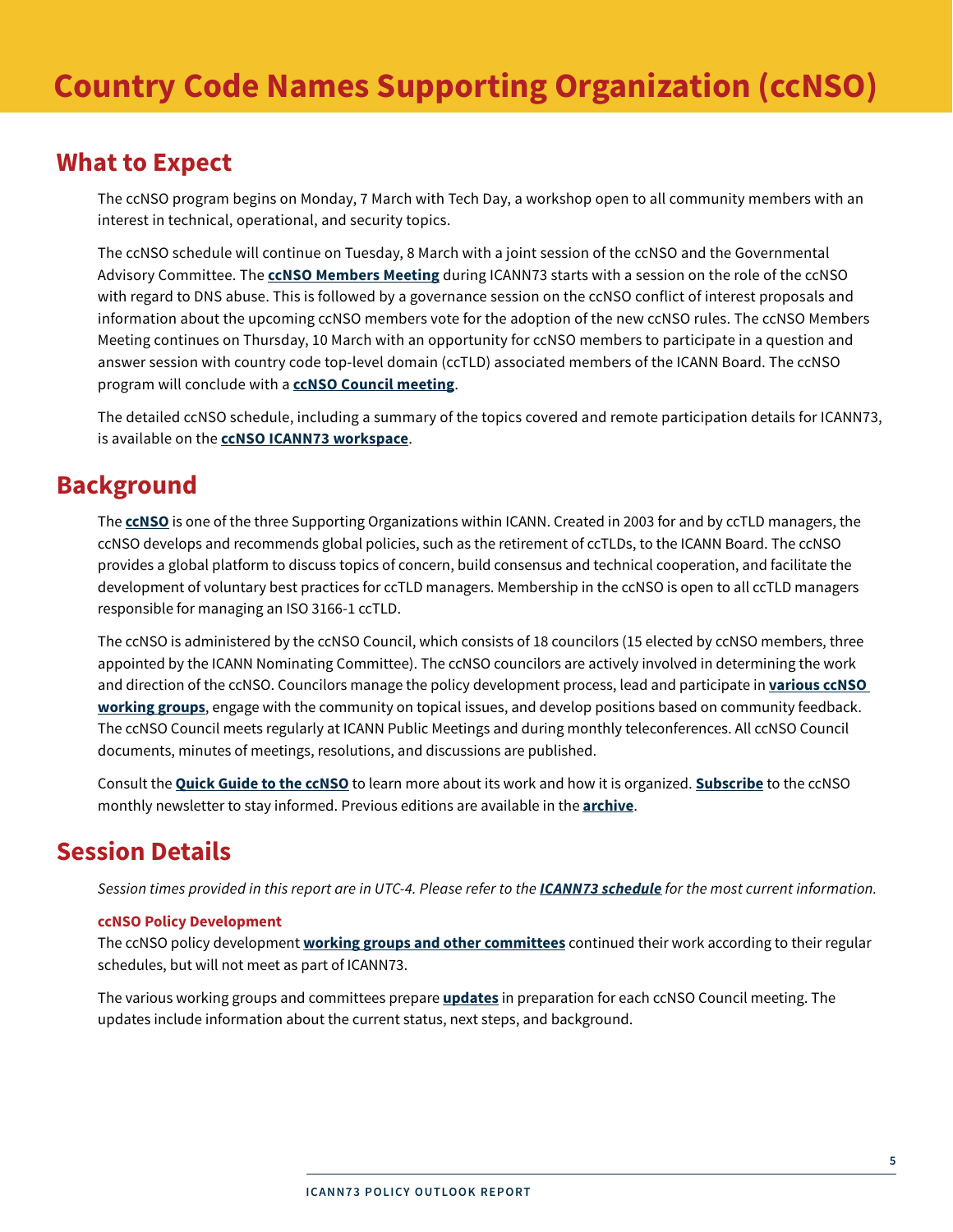#### **Tech Day**

Monday, 7 March | 09:00-14:00

Since 2006, **[Tech Day](https://community.icann.org/display/ccnsowkspc/vTech+Day+%7C+7+March+-+Agenda)** has been a part of ICANN Public Meetings. It provides a forum for both experienced participants and newcomers to meet, present, and discuss technical and operational registry topics, security, and other Domain Name System (DNS) related work. During ICANN73, Tech Day will focus on DNS Security Extensions (DNSSEC), DNS abuse prevention and mitigation, and other topics.

#### **ccNSO Members Meeting**

Session times during the ccNSO Members meeting are subject to change. Please refer to the ccNSO Members Meeting **[workspace](https://community.icann.org/display/ccnsowkspc/%28pre%29ICANN73+%7C+ccNSO+Members+Meeting)** for the most current information, including detailed agendas, preparatory materials, and a summary of the topics covered.

#### **DNS Abuse Session**

Tuesday, 8 March | 10:30-12:00

This session builds on previous work during ICANN72 and on a ccNSO workshop held in November 2021 when ccTLD members and the broader community suggested areas in which the ccNSO should get involved in regarding DNS abuse. An ad hoc committee was then formed to work on a proposed roadmap, which includes sharing experiences and best practices aligned with the ccNSO role. During ICANN73, the committee will present the roadmap, consult with attending ccTLD members, and discuss next steps. Depending on the community feedback, the ccNSO Council is expected to adopt the roadmap during its meeting on Thursday, 10 March.

#### **Governance of the ccNSO**

Tuesday, 8 March | 12:30-14:00

The ccNSO Guideline Review Committee (GRC) will inform the ccNSO membership about the vote on the new ccNSO rules, which would replace the 2004 rules. Voting is expected to begin after ICANN73. The new rules will have a direct impact on the governance structure of the ccNSO, specifically on the respective roles and responsibilities of the ccNSO Council and ccNSO members.

In addition, the GRC will launch a discussion on the ccNSO Conflict of Interest (COI) rules. The aim of the consultation is to seek input from the ccNSO community and other stakeholders on the scope and relevance of the COI rules. Finally, GRC will expand on its changed mandate.

#### **Question and Answer Session with ccTLD-related ICANN Board Members**

Thursday, 10 March | 09:00-10:00

The ccNSO-appointed ICANN Board members have been invited to attend a question and answer session to share their experiences as ICANN Board members. Other ICANN Board members with an association to the ccTLD community have also been invited to attend.

#### **ccNSO Council Meeting**

Thursday, 10 March | 10:30-12:00

Topics for discussion will include outcomes from the ccNSO session on DNS abuse, the roles and responsibilities of the various members of the ccNSO Council as well as the election of the ccNSO leadership team consisting of one chair and two vice chairs. Additional topics for the ccNSO Council meeting will be made available on the Council **[workspace](https://community.icann.org/display/ccNSOCWS/March+2022+-+at+ICANN73)**.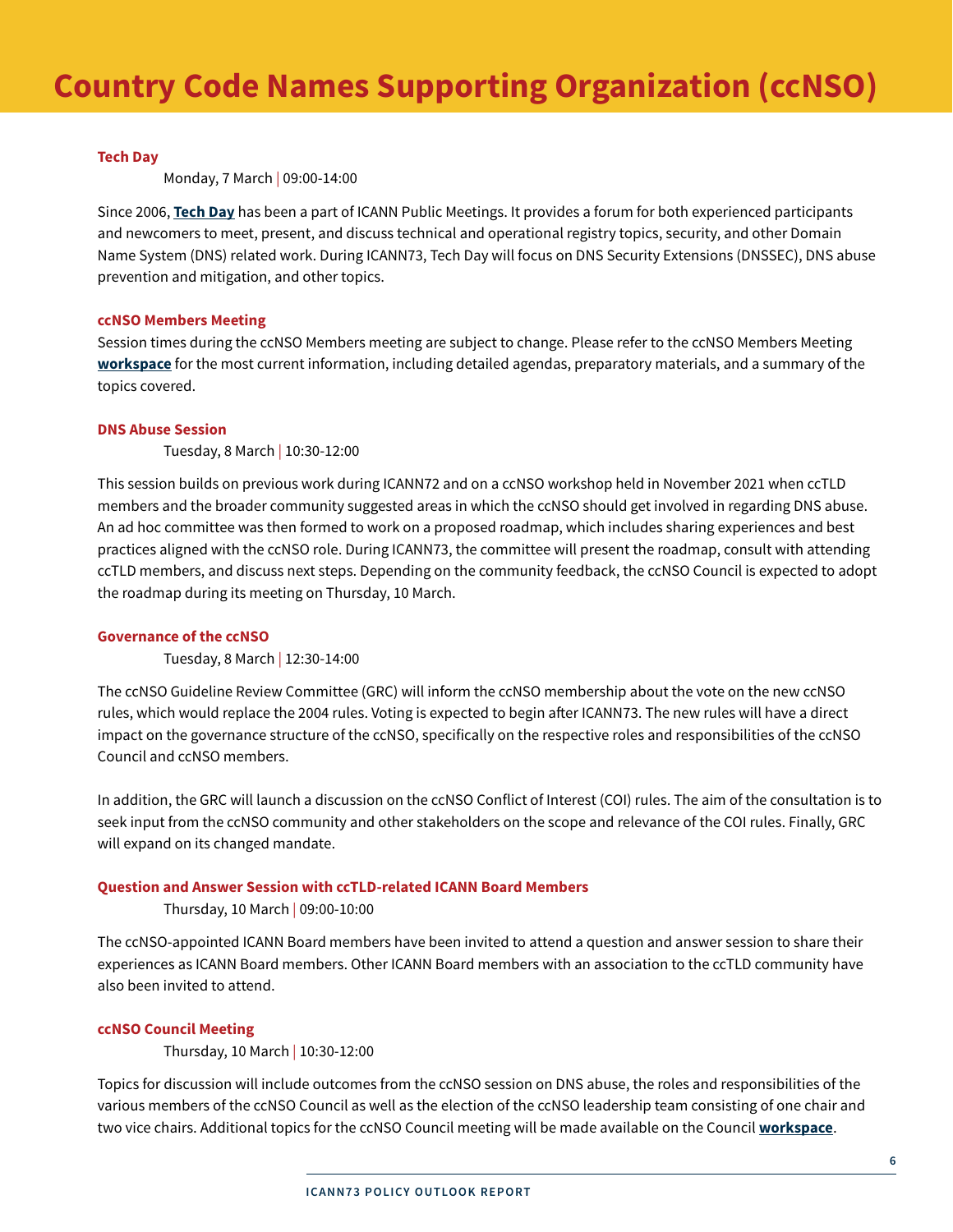<span id="page-6-0"></span>The GNSO is the policymaking body responsible for generic top-level domains (gTLDs). Its members include representatives from gTLD registries, ICANN-accredited registrars, intellectual property interests, Internet service and connectivity providers, business, and noncommercial interests. The GNSO brings together these different stakeholders and other parts of the ICANN community to develop gTLD policy recommendations using a bottom-up, multistakeholder process driven by working groups and teams consisting of community volunteers.

The GNSO Council will make progress on several policy development initiatives during ICANN73:

- The Transfer Policy Review Policy Development Process (PDP) Working Group will hold a session to gather community input on some of the topics within its charter.
- The Expedited Policy Development Process on Internationalized Domain Names (EPDP-IDNs) Working Group will meet to make progress on its deliberations of charter questions.
- The EPDP on Specific Curative Rights Protections for International Governmental Organizations (EPDP-IGOs) will continue working to finish its Final Report.
- The Registration Data Accuracy Scoping Team is expected to meet to make progress on its GNSO Council assignments.

In addition, there are several recent developments regarding ICANN Board consideration of outputs from GNSO policy development efforts:

- The ICANN org is conducting an **[Operational Design Phase \(ODP\)](https://www.icann.org/subpro-odp)** to deliver an Operational Design Assessment (ODA) on the outputs produced by the New gTLD Subsequent Procedures (SubPro) PDP.
- The ICANN org recently delivered an **[ODA](https://www.icann.org/en/announcements/details/icann-delivers-operational-design-assessment-of-ssad-recommendations-25-1-2022-en)** to support ICANN Board consideration of recommendations from Phase 2 of the EPDP on the Temporary Specification for gTLD Registration Data (EPDP-TempSpec).
- The ICANN Board is considering the Phase 2A recommendations of the EPDP-TempSpec.
- The ICANN Board adopted the recommendations from Phase 1 of the Review of All Rights Protection Mechanisms (RPMs) in All gTLDs PDP.

As part of its ongoing efforts to manage projects in its **[pipeline](https://community.icann.org/display/gnsocouncilmeetings/Action+Decision+Radar)**, the GNSO Council launched a pilot project called the Framework for Continuous Improvement Oversight and Implementation. The objective of the pilot project is to test a framework that would allow for the continuous scoping and execution of projects that are focused on GNSO structural, procedural, and process improvements and distinct from policy work.

During ICANN73, the GNSO Council will hold its public meeting on Wednesday, 9 March and a wrap-up session on Thursday, 10 March. The GNSO will also meet with the Governmental Advisory Committee (GAC), the ICANN Board, and the At-Large Advisory Committee (ALAC).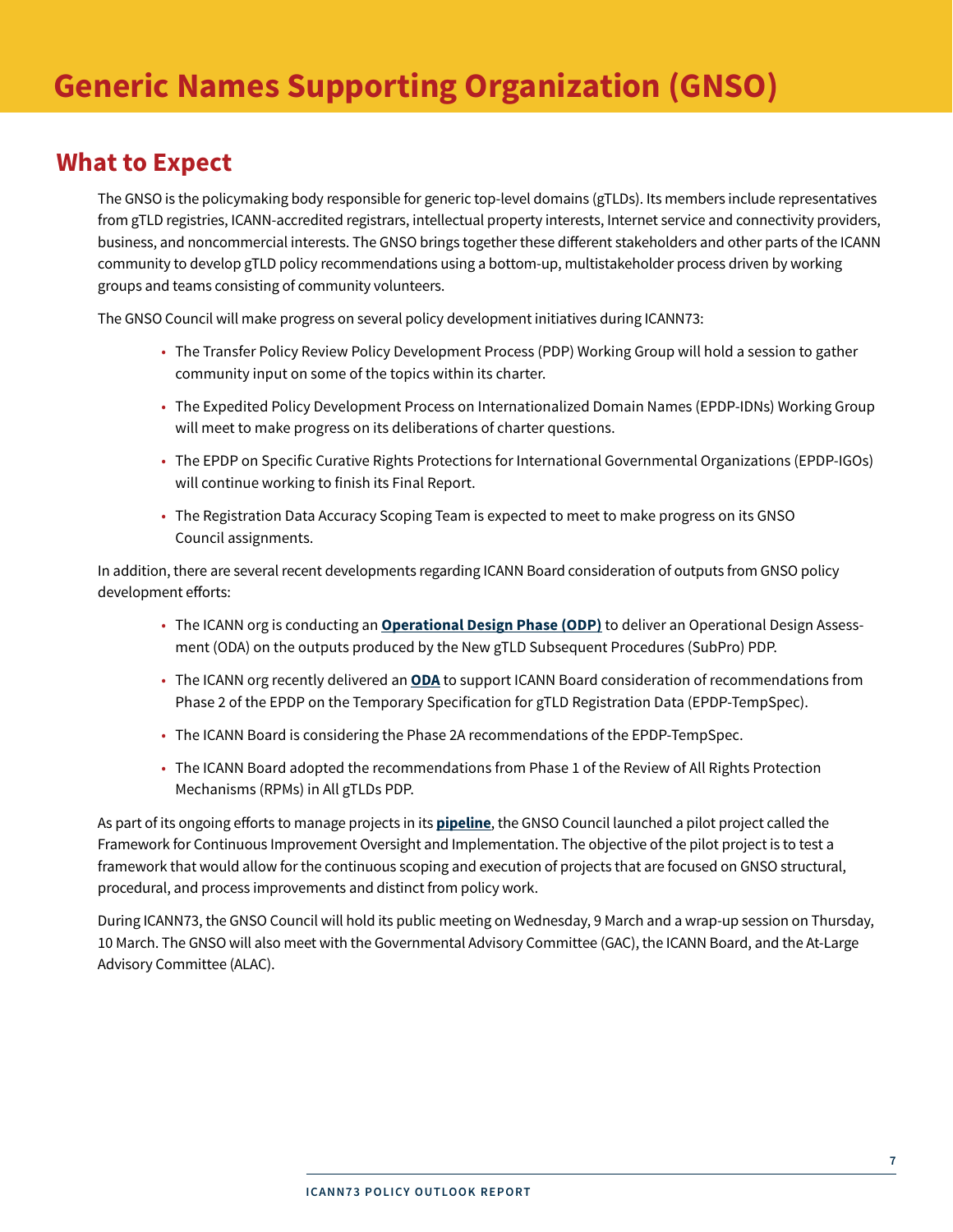## **Background**

## **Transfer Policy Review PDP**

Following the receipt and review of the ICANN org Transfer Policy Status Report, the GNSO Council established a Transfer Policy Review Scoping Team that provided an Initial Scoping Paper in April 2020. A Preliminary Issue Report for a PDP was published for Public Comment on 12 October 2020, with an updated Final Issue Report submitted to the GNSO Council on 12 January 2021.

On 18 February 2021, the GNSO Council initiated the two-phase **[Transfer Policy Review PDP](https://gnso.icann.org/en/group-activities/active/transfer-policy-review#:~:text=The%20Transfer%20Policy%2C%20formerly%20referred,from%20one%20registrar%20to%20another.)**. The PDP will determine if changes to the policy are needed to improve the ease, security, and efficacy of inter-registrar and inter-registrant transfers. As recommended in the Final Issue Report, the PDP will address the following topics in sequence:

- The Gaining and Losing Forms of Authorization (FOA), AuthInfo Codes, negative-acknowledgement (NACKing) transfers (Phase 1A).
- The change of registrant (Phase 1B).
- The transfer emergency action contact and reversing inter-registrar transfers, Transfer Dispute Resolution Policy, and ICANN-approved transfers (Phase 2).

The GNSO Council adopted the PDP working group charter on 24 March 2021. According to PDP 3.0, the working group adopted a representative model with set criteria and expectations for their members and chairs. With the chair identified and the membership established, the working group met for the first time on 14 May 2021.

The working group has made substantial progress on deliberations related to the Gaining and Losing FOA and AuthInfo Codes, and is firming up recommendations for its Initial Report. The next area of focus is the process of reversing or denying transfers, also known as NACKing. The working group is taking into account relevant written input received from stakeholder groups on each topic.

The Transfer Policy Review PDP Working Group session is scheduled for Tuesday, 8 March. During the session, the working group will discuss topics within its charter and seek broader community input.

## **EPDP-IDNs**

The October 2020 Final Report of an IDN Scoping Team recommended an EPDP as the desired approach to address work related to IDN policy. In November 2020, the GNSO Council launched a call for volunteers to develop a draft charter and an initiation request for the EPDP-IDNs. In developing the EPDP-IDNs charter, the drafting team built on the existing body of work related to IDNs, such as IDN-related **[recommendations](https://gnso.icann.org/sites/default/files/file/field-file-attach/final-report-newgtld-subsequent-procedures-pdp-02feb21-en.pdf)** from the GNSO New gTLD Subsequent Procedures PDP, **[IDN variant TLD implementation](https://www.icann.org/resources/pages/idn-variant-tld-implementation-2018-07-26-en)**, and **[recommendations for the Technical Utilization of the Root Zone Label](https://www.icann.org/en/system/files/files/rz-lgr-technical-utilization-recs-07oct19-en.pdf)  [Generation Rules \(RZ-LGR\)](https://www.icann.org/en/system/files/files/rz-lgr-technical-utilization-recs-07oct19-en.pdf)**.

On 10 May 2021, the drafting team submitted its deliverables to the GNSO Council for its consideration. The **[EPDP-IDNs](https://gnso.icann.org/en/group-activities/active/idn-epdp)** is expected to provide the GNSO Council with policy recommendations on:

- The definition of all gTLDs and the management of variant labels.
- How the IDN Implementation Guidelines should be updated.

On 20 May 2021, the GNSO Council approved the initiation request for the EPDP-IDNs and adopted its charter. The EPDP-IDNs working group held its first meeting on 11 August 2021.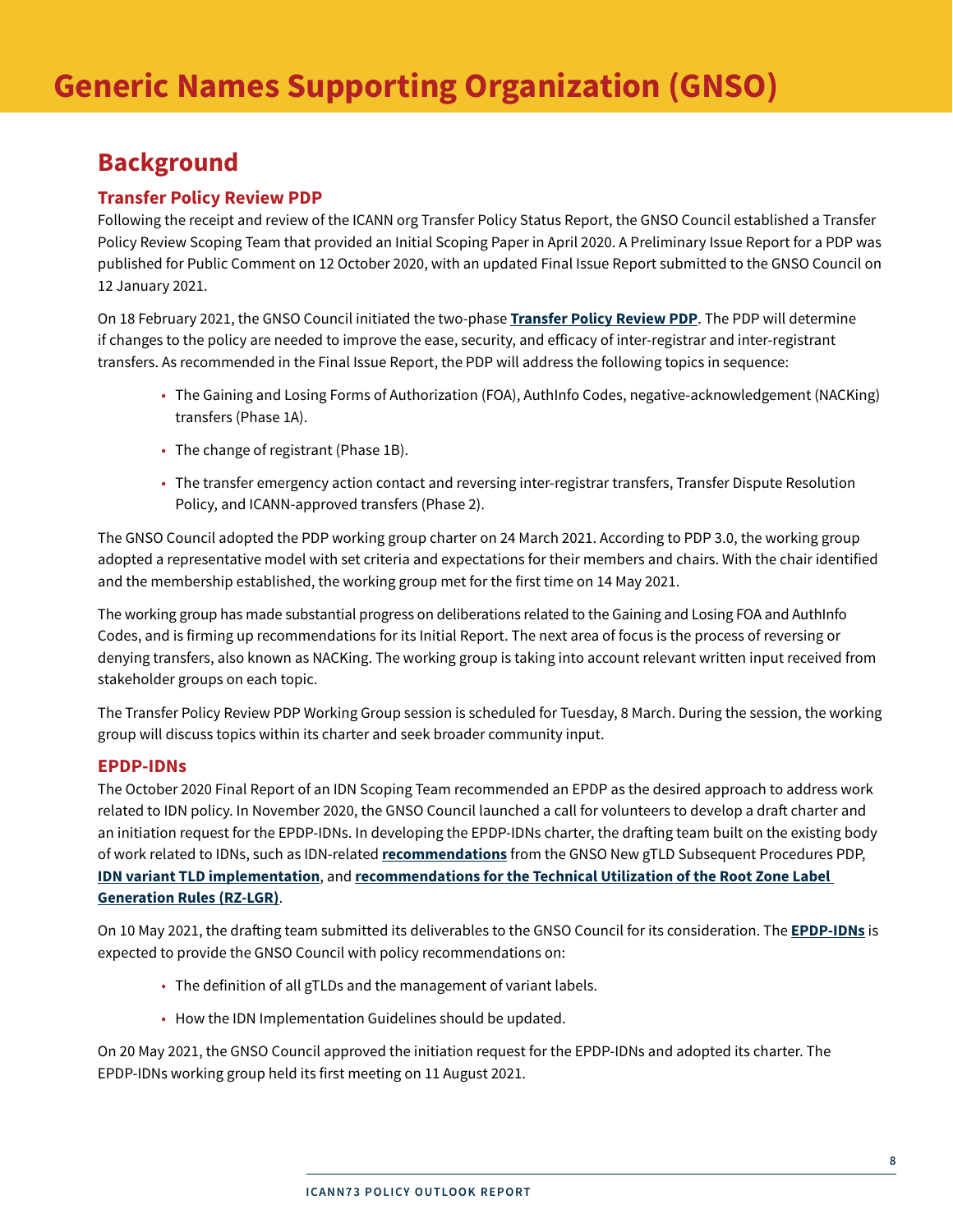## **Generic Names Supporting Organization (GNSO)**

The EPDP-IDNs received early written input from several stakeholder groups on topics contained in its charter. In January 2022, the working group conducted an engagement session with Security and Stability Advisory Committee members to discuss their early input, as well as exchange views on specific charter questions.

The working group has largely completed its first pass of substantive deliberations on Topic A – the first of its seven main topics – which focuses on the consistent definition of gTLDs and variant gTLD labels using the RZ-LGR. The working group is now proceeding with its initial deliberations on charter questions regarding the "same entity" principle for variant gTLDs, as well as questions related to the legal and operational framework by which registry operators could apply for, or seek to activate allocatable variant gTLD labels.

The working group session will be held on Wednesday, 9 March. During the session, the working group will discuss topics within its charter and seek broader community input.

#### **EPDP-IGOs**

In April 2019, the GNSO Council voted to approve recommendations 1-4 in the Final Report of the IGO and International Non-Governmental Organization (INGO) Access to Curative Rights Protection Mechanisms PDP Working Group. The GNSO Council also resolved to not approve recommendation 5 and directed the Review of All RPMs in All gTLDs PDP to consider whether an appropriate policy solution can be developed that is generally consistent with recommendations 1-4.

After discussions with the GAC and INGOs, the GNSO Council adopted an addendum to the charter of the Review of All RPMs in All gTLDs PDP to initiate a separate work track focusing solely on the deliberation of IGO issues. The IGO Work Track held its first meeting in February 2021 and has been meeting weekly, making substantial progress.

In August 2021, the GNSO Council took the procedural step of initiating an EPDP to continue the work of the IGO Work Track. The **[EPDP-IGOs](https://gnso.icann.org/en/group-activities/active/specific-crp-igo-epdp)** published its Initial Report for Public Comment on 14 September 2021. It has considered the comments received and is making changes to its report as necessary.

EPDP-IGOs will meet on Tuesday, 8 March to complete its Final Report.

#### **Registration Data Accuracy Scoping Team**

The GNSO Council adopted the formation and instructions of the **[Registration Data Accuracy Scoping Team](https://community.icann.org/display/AST/Registration+Data+Accuracy+-+Scoping+Team)** during its meeting on 22 July 2021. The scoping team was tasked to consider a number of accuracy-related aspects, such as current enforcement and reporting, measurement of accuracy, and effectiveness. These considerations are expected to help inform its deliberations on whether any changes are recommended to the GNSO Council to improve accuracy levels, and how these changes would be developed (i.e., a recommendation to change existing contractual requirements may necessitate a PDP or change in contractual negotiations).

Community stakeholders were invited to appoint representatives to this effort. The scoping team commenced its deliberations in October 2021. Following its review of the index of relevant resources, the scoping team has focused on the topics of enforcement and reporting as well as measurement of accuracy. It engaged with the ICANN org to better understand the interpretation and enforcement of existing requirements as well as reporting. The scoping team is also working through a gap analysis that is expected to help inform its deliberations and the development of recommendations to the GNSO Council.

The Accuracy Scoping Team will hold a session on Monday, 7 March to work on the assignments provided by the GNSO Council in its instructions.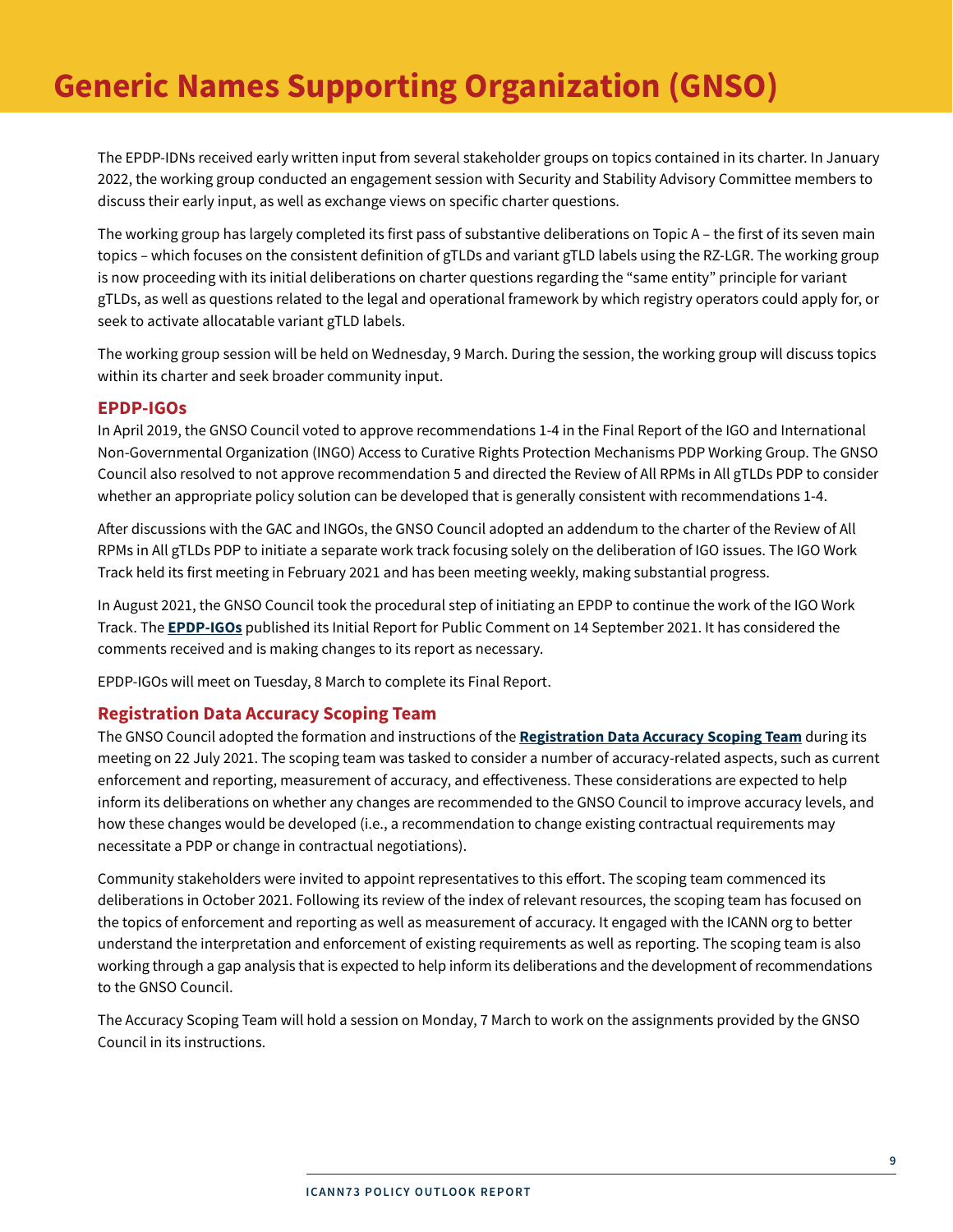## **New gTLD SubPro PDP**

The **[New gTLD SubPro PDP Working Group](https://gnso.icann.org/en/group-activities/active/new-gtld-subsequent-procedures)** began its work on 22 February 2016. Over the course of several years, it convened various subgroups and undertook extensive deliberations on the list of topics in its charter. This work provided numerous opportunities for community input, including Public Comment on its Initial Report, Supplemental Initial Report, Additional Supplemental Initial Report from Work Track 5, and Draft Final Report. The working group submitted its Final Report to the GNSO Council on 18 January 2021. It features more than 300 outputs for 41 topics. Only two outputs did not receive consensus or full consensus support from the working group.

On 18 February 2021, the GNSO Council unanimously approved the outputs achieving consensus or full consensus contained in the PDP Final Report. On 24 March 2021, the GNSO-adopted outputs and the Recommendations Report were sent to the ICANN Board for review. The GNSO Council requested that the ICANN Board initiate an ODP on the PDP Final Report and ICANN org convene an implementation review team to implement PDP outputs. On 22 April 2021, a Public Comment proceeding on the Final Report sought community input prior to the ICANN Board action regarding PDP outputs. On 29 April 2021, and as required by the ICANN Bylaws, the ICANN Board notified the GAC of the GNSO Council approval of the PDP outputs that were determined to have received either consensus or full consensus designations by the working group.

On 12 September 2021, the ICANN Board directed ICANN org to initiate an **[Operational Design Phase \(ODP\)](https://www.icann.org/subpro-odp)** for the Final Report outputs.The ODP began on 3 January 2022.

There is no working group session scheduled during ICANN73.

#### **EPDP-TempSpec**

On 17 May 2018, the ICANN Board approved the TempSpec for gTLD Registration Data to allow contracted parties to comply with existing ICANN contractual requirements, while also complying with the European Union's General Data Protection Regulation (GDPR). The adoption of the Temporary Specification triggered the requirement for the GNSO to complete a consensus PDP within the expedited time frame of one year.

On 19 July 2018, the GNSO Council initiated the two-phase EPDP-TempSpec:

- Phase 1 aimed to decide whether the Temporary Specification should be confirmed by 25 May 2019. It concluded in March 2019. An **[implementation review team](https://community.icann.org/display/RDPIRT/Registration+Data+Policy+Implementation)** is tasked with implementing the ICANN Board-approved Phase 1 policy recommendations.
- **[Phase 2](https://gnso.icann.org/en/group-activities/active/gtld-registration-data-epdp-phase-2)** focused on the discussion of a System for Standardized Access/Disclosure (SSAD) to nonpublic gTLD registration data and additional topics held over from Phase 1. Phase 2 work concluded in September 2020 with GNSO Council adoption of its recommendations. The EPDP-TempSpec Phase 2 Final Report sets recommendations for the SSAD as well as for the "Priority 2" topics (e.g., data retention, city field redaction). Furthermore, the ICANN Board adopted the four Priority 2 recommendations (not related to the SSAD) during its meeting on 21 June 2021.

The GNSO Council consulted with the ICANN Board on the financial sustainability of the SSAD, and the concerns expressed within minority statements, including whether a further cost-benefit analysis should be conducted before the ICANN Board considers all SSAD-related recommendations for adoption. During ICANN70, the ICANN Board directed ICANN org to initiate an **[ODP for SSAD-related](https://www.icann.org/ssadodp)** recommendations. On 25 January 2022, ICANN org delivered the **[Operational Design Assessment](https://www.icann.org/ssadodp)** (ODA) to the ICANN Board.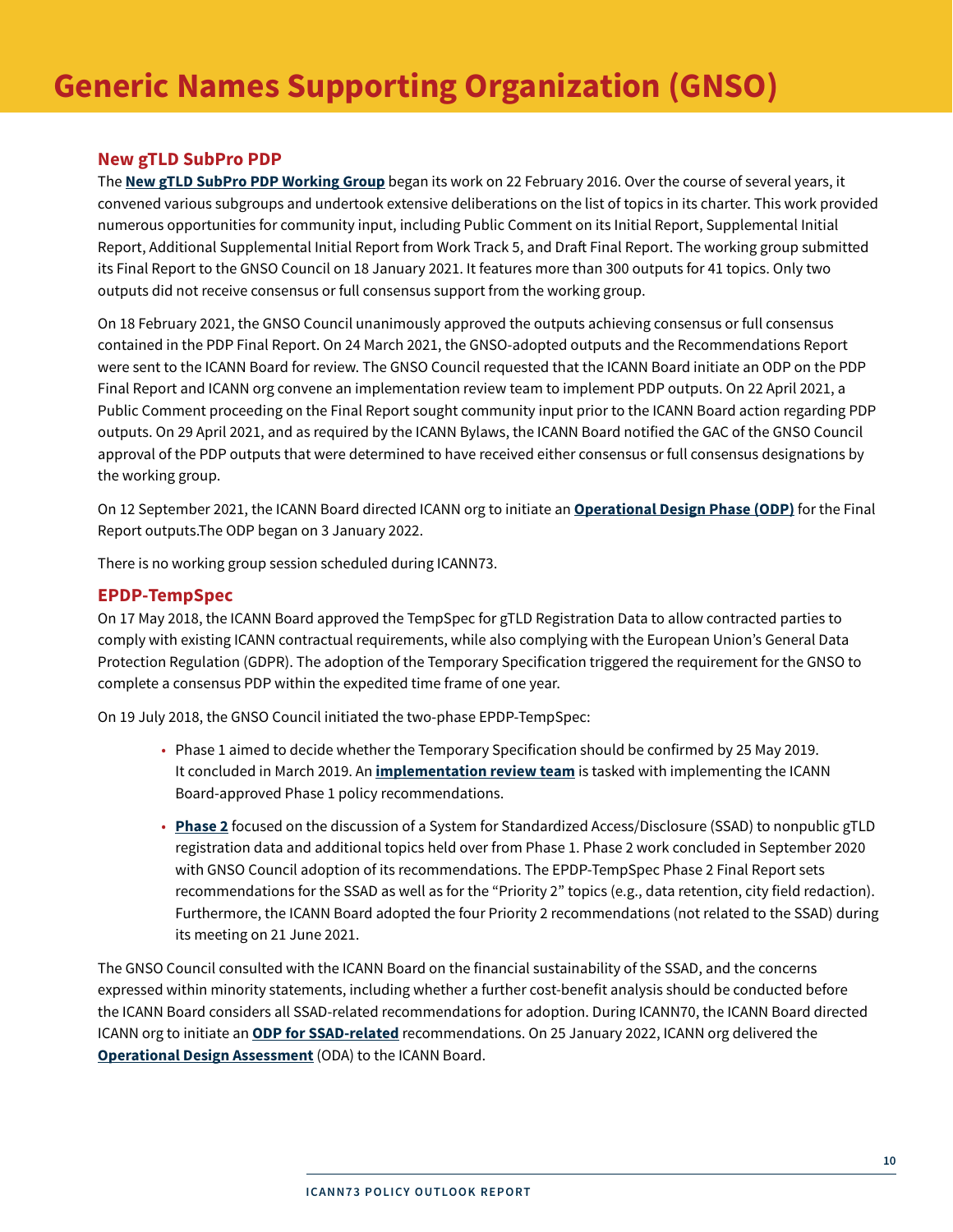## **Generic Names Supporting Organization (GNSO)**

The GNSO Council asked the EPDP-TempSpec Team to further consider two topics:

- 1. The differentiation of legal vs. natural persons' registration data.
- 2. The feasibility of unique contacts to have a uniform anonymized email address.

As a result, the EPDP-TempSpec Team reviewed these topics in **[Phase 2A](https://community.icann.org/pages/viewpage.action?pageId=150177878)** of its work. The EPDP-TempSpec Team submitted its Final Report to the GNSO Council on 3 September 2021. The Final Report contains three recommendations related to the differentiation of legal vs. natural persons, including:

- 1. The mandatory creation of a new Registration Data Directory Services field(s) that allows, but does not require, registrars to designate between natural vs. legal persons and personal vs. non-personal data.
- 2.Optional guidance for registrars who choose to differentiate between legal and natural persons.
- 3. A recommendation that if the ICANN org develops a GDPR Article 40 Code of Conduct, the above-referenced guidance would need to be considered in its development.

The Final Report also contains one recommendation related to the unique contacts topic. It states that registrars who choose to publish a contact intended to be pseudonymized should consider following the appended guidance from Bird & Bird and relevant data protection authorities. The GNSO Council approved the policy recommendations in the EPDP-TempSpec Phase 2A Final Report on 27 October 2021. Subsequently, the ICANN org opened a Public Comment proceeding on the Phase 2A Final Report in advance of the ICANN Board consideration, and the proceeding closed on 13 January 2022. Next, the ICANN Board will consider the Phase 2A policy recommendations.

There is no working group session scheduled during ICANN73.

## **Review of All RPMs in All gTLDs PDP**

The GNSO Council initiated the **[Review of All RPMs in All gTLDs PDP](https://gnso.icann.org/en/group-activities/active/rpm)** on 18 February 2016 and chartered the working group in March 2016. This PDP has two phases: Phase 1 reviewed all the RPMs applicable to gTLDs launched under the 2012 New gTLD Program. Phase 2 will focus on reviewing the Uniform Domain-Name Dispute-Resolution Policy, which has been an ICANN consensus policy since 1999.

On 24 November 2020, the PDP working group submitted its Phase 1 Final Report to the GNSO Council. The working group classified its recommendations into three categories:

- 1. Recommendations for new policies and procedures.
- 2. Recommendations to modify existing operational practice.
- 3. Recommendations to maintain the status quo.

The working group also put forward a final recommendation on overarching data collection aimed at addressing data-related gaps. The working group gave 34 recommendations full consensus support, while one recommendation received consensus support.

On 21 January 2021, the GNSO Council unanimously approved the Phase 1 Final Report and sent the Recommendations Report to the ICANN Board on 19 March 2021. A Public Comment proceeding on the Phase 1 Final Report was conducted from 7 April to 21 May 2021.

On 16 January 2022, the ICANN Board voted to adopt all 35 final Phase 1 PDP recommendations. Following the ICANN Board vote, the ICANN org Global Domains and Strategy function will proceed with planning for implementation.

There is no working group session scheduled during ICANN73.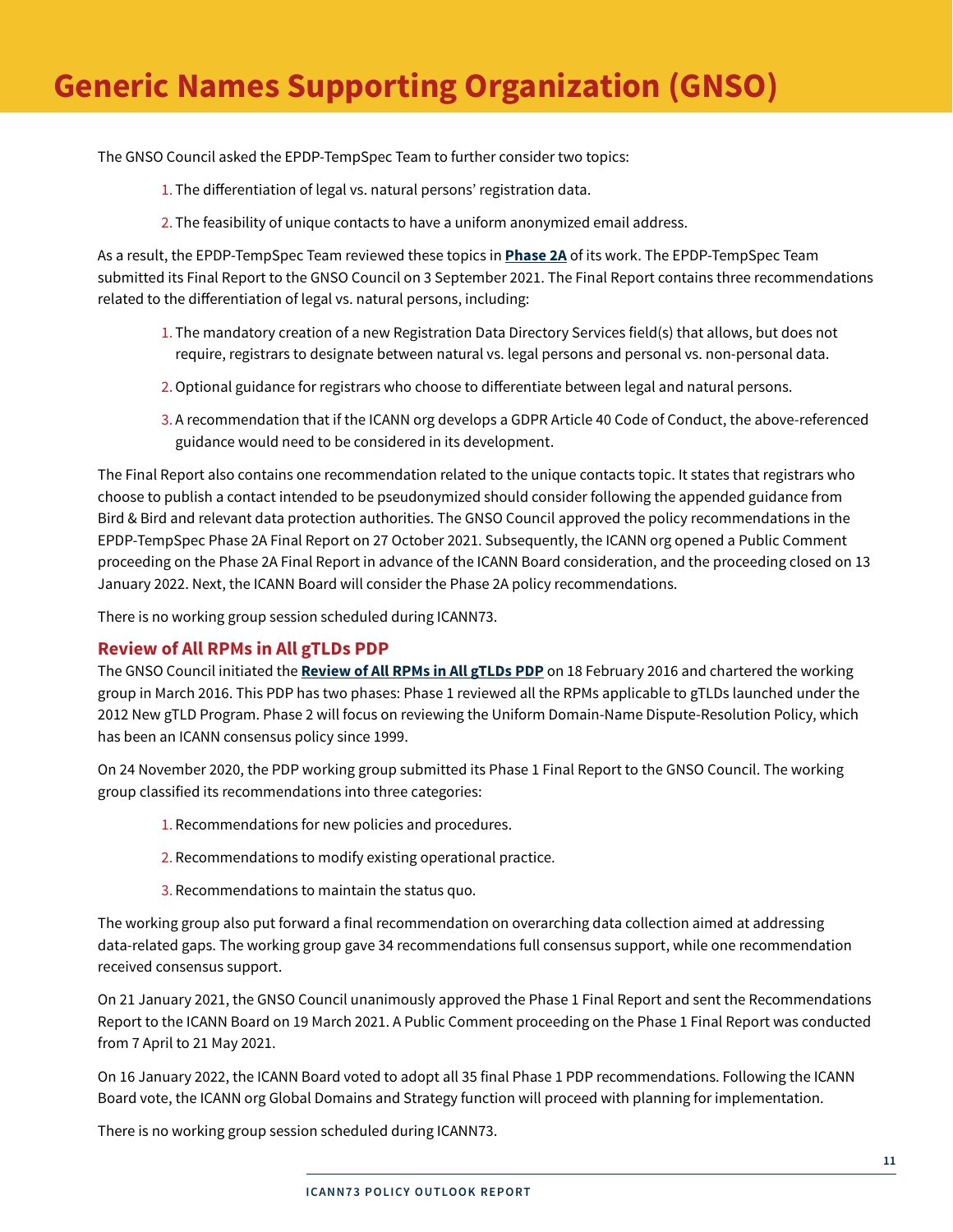## **Generic Names Supporting Organization (GNSO)**

## **More Information**

Please read the **[GNSO Policy Briefing](https://gnso.icann.org/en/issues/policy-briefing)** to help you prepare for ICANN73. Those interested in GNSO policy activities are welcome to attend the GNSO Policy Update webinar during ICANN73 Prep Week on Tuesday, 22 February.

## **Session Details**

*Session times provided in this report are in UTC-4. Please refer to the [ICANN73 schedule](https://73.schedule.icann.org/) for the most current information.*

#### **PDP Working Group and Scoping Team Meetings**

*Accuracy Scoping Team* Monday, 7 March | 12:30-14:00

*Transfer Policy Review PDP Working Session* Tuesday, 8 March | 10:30-12:00

*EPDP-IGOs Working Session* Tuesday, 8 March | 16:30-17:30

*EPDP-IDNs Working Session* Wednesday, 9 March | 14:30-16:00

#### **GNSO Council Meetings**

*GNSO Council Meeting* Wednesday, 9 March | 12:30-14:30

#### *GNSO Council Wrap Up*

Thursday, 10 March | 10:30-12:00

#### **Joint Meetings**

*GNSO and GAC* Monday, 7 March | 16:30-17:30

## *GNSO and ICANN Board*

Tuesday, 8 March | 09:00-10:00

*GNSO and ALAC* Wednesday, 9 March | 16:30-17:30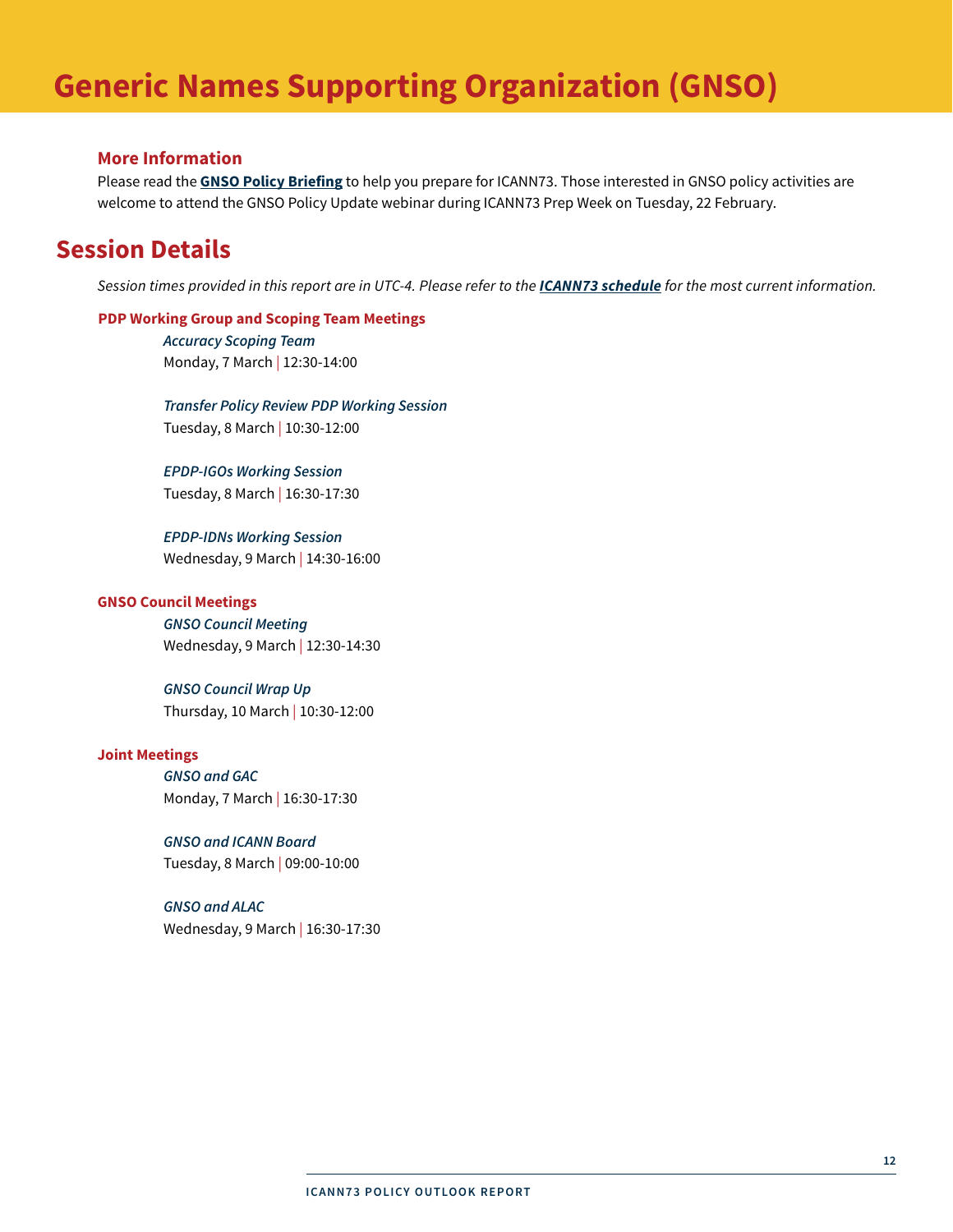<span id="page-12-0"></span>During ICANN73, the At-Large community, including At-Large Advisory Committee (ALAC) members and Regional At-Large Organization (RALO) leaders and liaisons, will hold ten sessions. The sessions are organized into three tracks: At-Large policy, outreach and engagement, and operations. The focus of the sessions include:

- **Policy Advice and Priority Sessions**. At-Large will hold three priority topic meetings during ICANN73. These sessions center on the protection of end user rights for a secure and stable Domain Name System (DNS), the next steps regarding the Competition, Consumer Trust, and Consumer Choice (CCT) Review, and the end user perspective in recommendations and the ICANN Prioritization Framework.
- **RALO Activities**. There will be several activities for the RALOs, including the traditional Joint African Regional At-Large Organization (AFRALO)-AfrICANN meeting. Also, the North American Regional At-Large Organization (NARALO) will hold a monthly meeting and host a networking event open to At-Large members and the ICANN community.
- **Joint Meetings**. The ALAC will hold joint meetings with the Governmental Advisory Committee (GAC), Generic Names Supporting Organization (GNSO) Council, and the ICANN Board.

## **Background**

## **At-Large Policy Advice Activities and Priority Sessions**

Prior to ICANN73, the ALAC submitted seven policy advice statements including ALAC responses to the ICANN Board, clarifying questions regarding **[ALAC Advice on EPDP Phase 2 \(SSAD\)](https://community.icann.org/display/alacpolicydev/At-Large+Workspace%3A+ALAC+Advice+to+ICANN+Board+on+EPDP+Phase+2)** and **[ALAC Advice on Subsequent Procedures](https://community.icann.org/display/alacpolicydev/At-Large+Workspace%3A+ALAC+Advice+to+the+ICANN+Board+on+Subsequent+Procedures)**. The ALAC will discuss their responses with the ICANN Board during their joint meeting.

In addition, At-Large will hold three priority sessions during ICANN73 related to the protection of end user rights for a secure and stable DNS, next steps regarding the CCT Review, the progress of At-Large recommendations prioritization, and the end user perspective in the ICANN Prioritization Framework.

#### **CCT Review Revisited**

The ICANN Bylaws-mandated review of the impact of the 2012 new gTLD round on CCT produced the first set of recommendations for the post-IANA transition ICANN. Ten years later, CCT Review Team discussions are ongoing, with several recommendations pending implementation. This At-Large session will explore the CCT recommendations and their value and urgency in the current environment as ICANN moves toward a new round of applications for new gTLDs.

#### **End User Perspective in Recommendations and the ICANN Prioritization Framework**

This session will be held in a roundtable format to update the ALAC, At-Large leadership, and wider community on the current state and planning for the ICANN Prioritization Framework. It will also provide a review of the progress of the ALAC Operations, Finance, and Budget Working Group Small Team on overall priorities for ALAC and At-Large. The session will include a discussion of community activities on all recommendations from Specific Reviews and cross-community working groups, such as Work Stream 2.

#### **Protecting the Rights of End Users for a Secure and Stable DNS**

This session aims to highlight the rights of end users and registrants and their importance in maintaining a stable and secure DNS. There will be three roundtable discussions on the rights of end users as incorporated in the ICANN Bylaws and community practices, the rights of registrants, and current policies under development.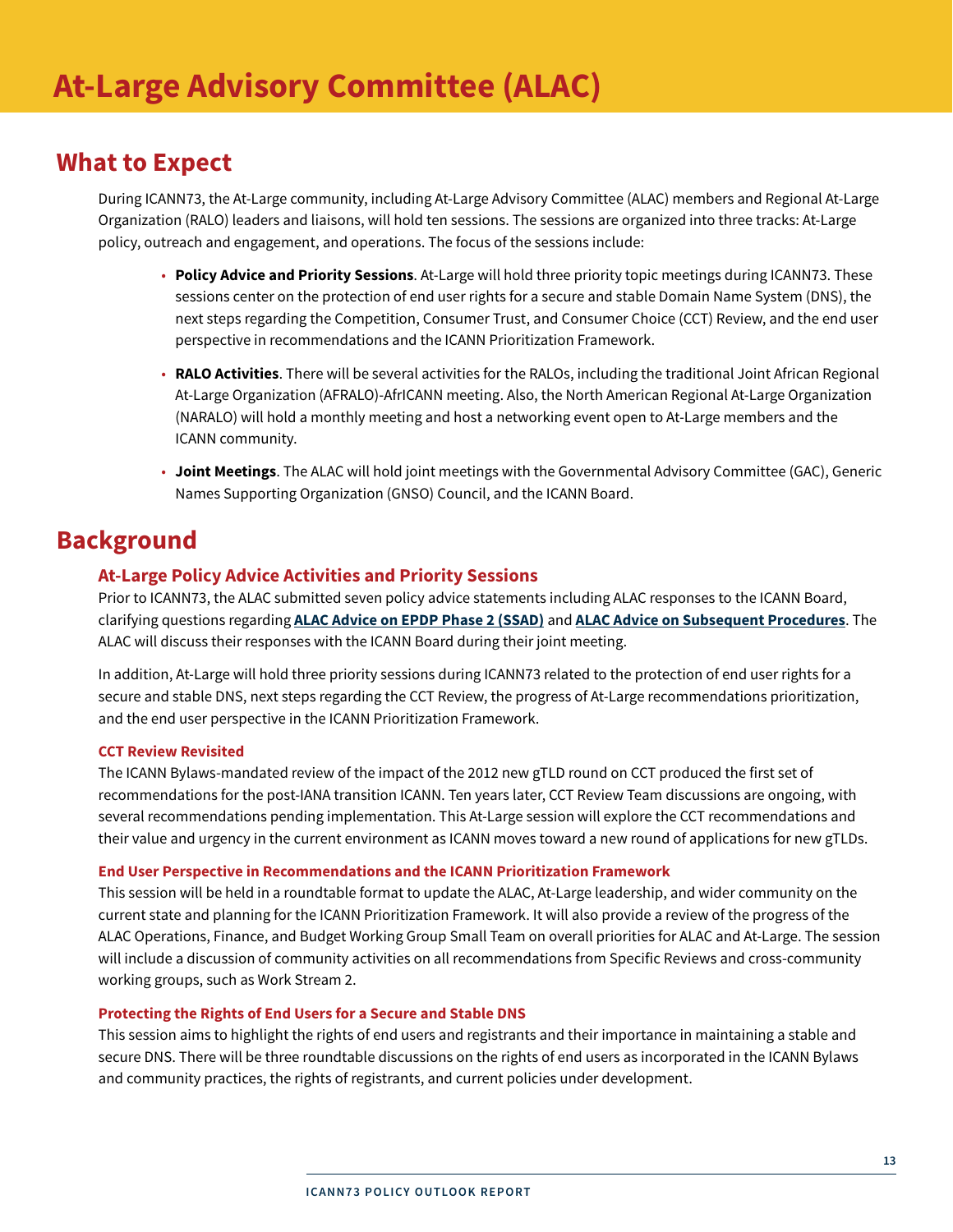## **At-Large Outreach and Engagement Activities**

During the COVID-19 pandemic, the At-Large community has continued to prioritize its **[annual activities](https://community.icann.org/display/atlarge/At-Large+Priority+Activities+-+2022)**.

#### **Regional At-Large Organization (RALO) Activities**

The At-Large community consists of over 250 At-Large Structures (ALSes), 155 individuals, and 22 observers in the five RALOs. During ICANN73, RALO leaders will participate in regional leadership activities to focus on policy topics as well as outreach and engagement activities.

NARALO will hold a virtual session on blockchain and non-fungible tokens on Tuesday, 8 March and a networking event on Wednesday, 9 March. The African community will hold their Joint AFRALO-AfrICANN session on Wednesday, 9 March to discuss regional issues. This will be the 28th Joint AFRALO-AfrICANN session held since 2010.

The At-Large Social Media Working Group (SMWG) will organize its ICANN Public Meeting activities to promote At-Large policy sessions and engage with end users. The At-Large SMWG, ICANN Fellows, and NextGen@ICANN program participants will collaborate on regional and virtual activities with the goal of promoting At-Large outreach and engagement in regional languages, including Spanish.

#### **Joint Meetings**

At-Large leaders will meet to discuss policy issues with other stakeholders, including the GAC and the GNSO Council. The ALAC will meet with the ICANN Board to discuss a series of questions related to At-Large policy priorities, including recent ALAC responses to clarifying questions from the ICANN Board regarding ALAC Advice.

## **Operations**

At-Large Leadership will hold a welcome and introductory session on Monday, 7 March. The agenda includes a discussion on At-Large activities for 2022, operational and project updates, and an overview of ICANN73 sessions.

At-Large leadership will hold a session on Thursday, 10 March that includes discussions with the ICANN President and CEO as well as the ICANN Board chair and vice chair.

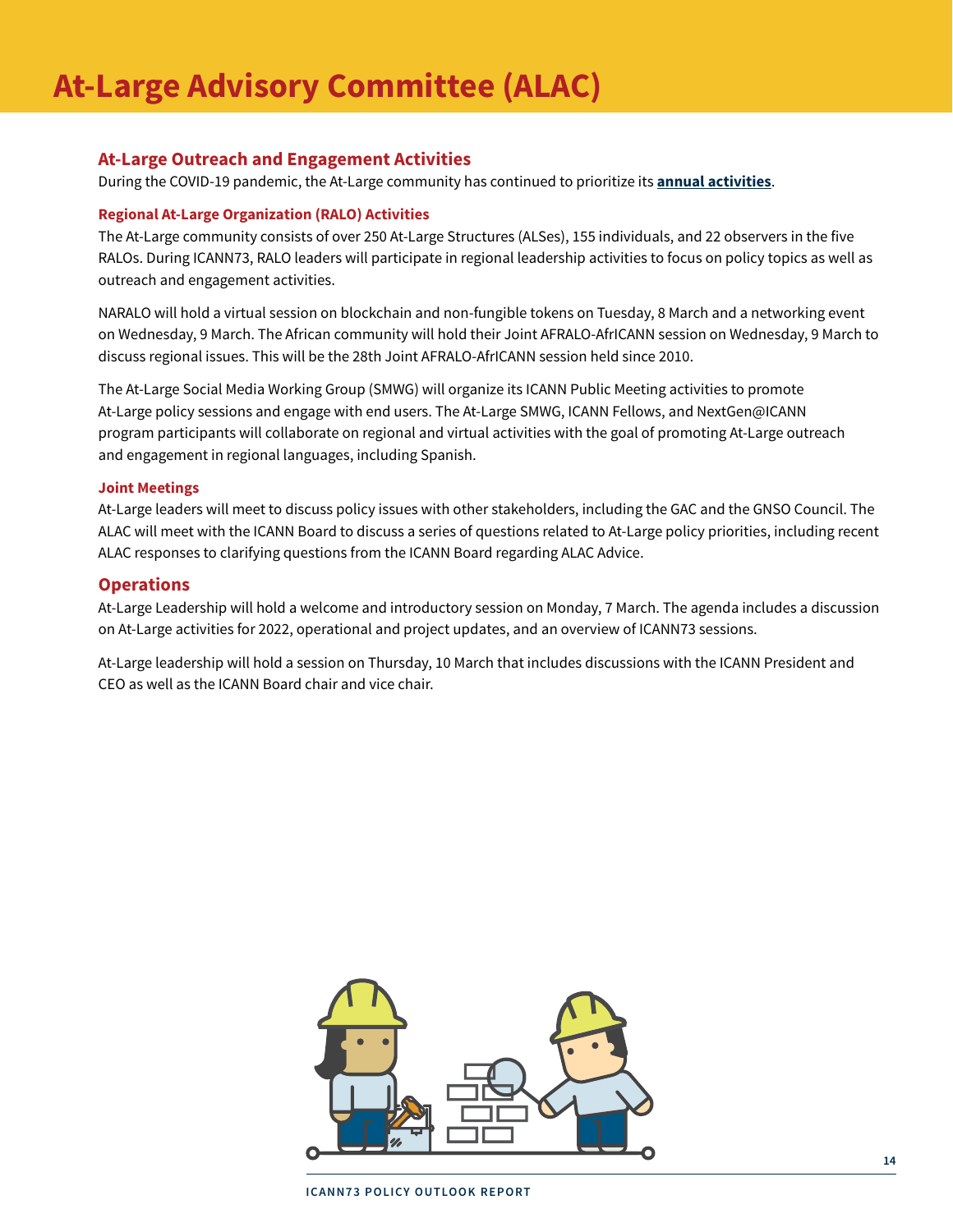## **Session Details**

*Session times provided in this report are in UTC-4. Please refer to the [ICANN73 schedule](https://73.schedule.icann.org/) for the most current information.*

#### **At-Large Policy Sessions**

*CCT Review Revisited* Monday, 7 March | 12:30-14:00

*End User Perspective in Recommendations and the ICANN Prioritization Framework* Tuesday, 8 March | 10:30-12:00

*EPDP-IGOs Working Session* Tuesday, 8 March | 14:30-16:00

*Protecting the Rights of End Users for a Secure and Stable DNS* Wednesday, 9 March | 12:30-14:00

#### **Regional and Outreach Sessions**

*NARALO Monthly Meeting*  Tuesday, 8 March | 12:30-14:00

*Joint AFRALO-AfrICANN Meeting* Wednesday, 9 March | 14:30-16:00

*NARALO Networking Event* Wednesday, 9 March | 18:00-19:00

#### **Joint Meetings**

*ALAC and ICANN Board*  Tuesday, 8 March | 10:30-12:00

*ALAC and GNSO* Wednesday, 9 March | 16:30-17:30

*ALAC and GAC* Thursday, 10 March | 09:00-10:00

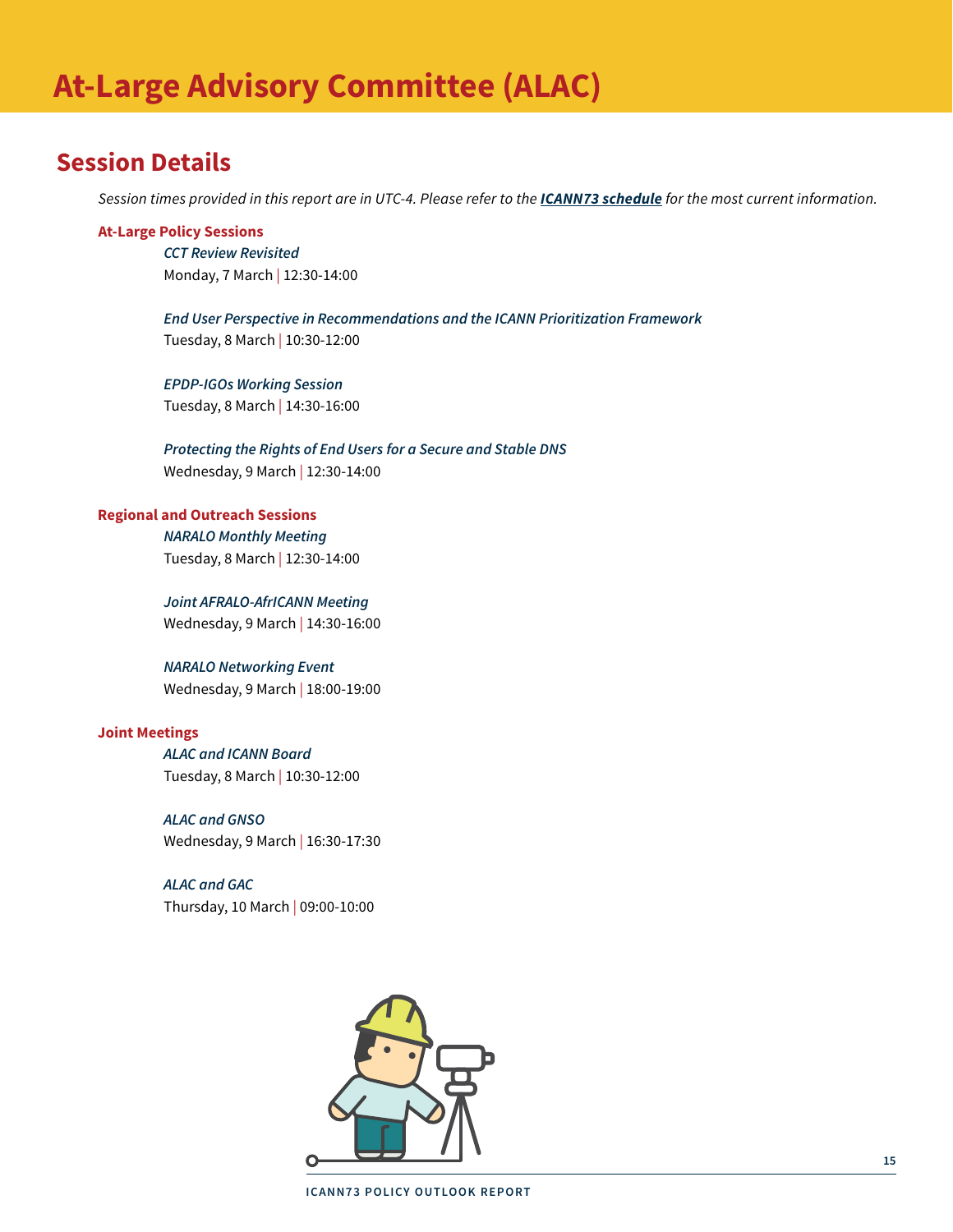<span id="page-15-0"></span>The GAC plans to conduct 16 hours of substantive discussions on topics and issues of priority interest to government participants. As with previous virtual ICANN Public Meetings, the GAC has expanded its planned activities to conduct briefing webinars, work sessions, and bilateral meetings with other community groups.

The GAC is continuing work on a number of topics that have attracted attention from governments. These topics include:

- New generic top-level domain (gTLD) subsequent procedures, including the ICANN org Operational Design Phase.
- Registration data services and data protection policies, including follow-up on Phases 2 and 2A of the Generic Names Supporting Organization (GNSO) Expedited Policy Development Process on the Temporary Specification for gTLD Registration Data and the ICANN org Operational Design Assessment for the System for Standardized Access/Disclosure to Nonpublic Registration Data.
- Domain Name System (DNS) abuse mitigation measures.
- Rights protection mechanisms for intergovernmental organizations.

The GAC schedule will enable participants to devote time to both GAC sessions and plenary sessions on topics of community interest. This scheduling approach provides GAC-focused time followed by community discussions that can lead to substantive follow-up during internal GAC conversations and planning efforts.

## **Agenda Overview**

The GAC chair will open the GAC meeting with a report to the GAC on recent work progress and accomplishments since ICANN72. The update will include various GAC correspondence and Public Comment submissions, the ICANN Board scorecard response to the ICANN72 Communiqué, and plans for the joint meeting with the ICANN Board.

In addition to the continued focus on new gTLD subsequent procedures, the GAC agenda will feature:

- Further assessment and implementation efforts by GAC working groups regarding Work Stream 2 accountability recommendations.
- Strategic planning on DNS abuse mitigation matters.
- Discussion of recent developments regarding Registration Directory Services/WHOIS and data protection.
- Discussions about GAC implementation of the Global Public Interest Framework pilot project.
- Drafting of the GAC ICANN73 Communiqué.
- Interactions with the ICANN Board, At Large Advisory Committee, Country Code Supporting Organization, and the GNSO.

To enhance the effectiveness of GAC sessions, GAC members have identified specific objectives to help focus discussions. The GAC preparation process continues to evolve. Written briefings for GAC members will be supplemented with webinar briefings from the ICANN org and GAC topic leads.

The GAC chair and vice chairs will hold update calls with GAC members during ICANN73. GAC members from different time zones who find it difficult to participate effectively in all scheduled sessions have valued these updates during previous virtual ICANN Public Meetings. The update calls for GAC members will provide basic information about sessions held during the previous day and offer GAC members a preview of sessions and topics scheduled that day.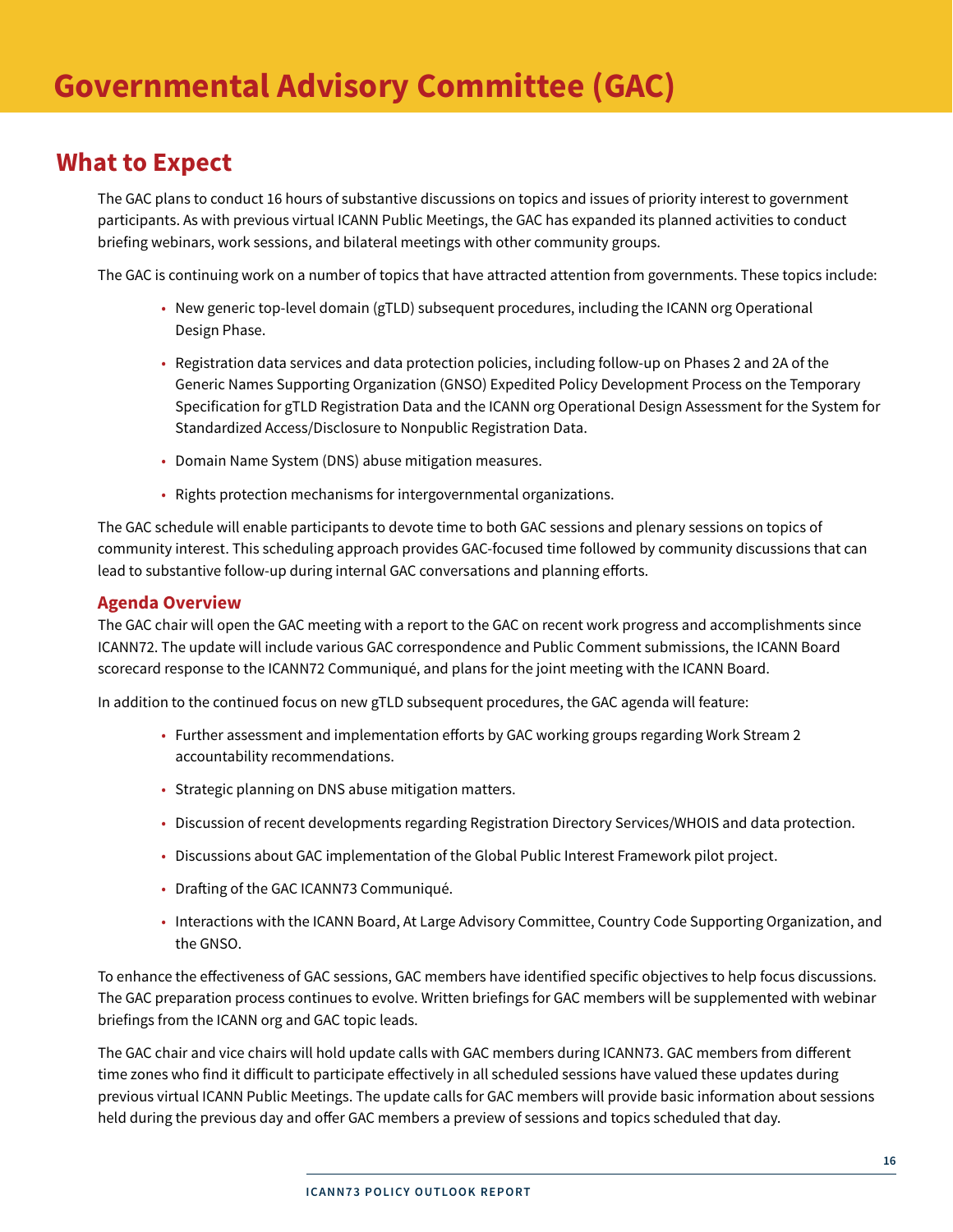## **Background**

The GAC membership consists of national governments and distinct economies recognized in international forums. Multinational governmental, treaty organizations, and public authorities participate in the GAC in an observer capacity. There are currently 179 GAC members and 38 GAC observer organizations.

The GAC provides advice on the public policy aspects of ICANN's responsibilities with regard to the DNS. GAC consensus advice has a particular status under the ICANN Bylaws. Such advice must be duly taken into account by the ICANN Board, and if the ICANN Board proposes actions that would be inconsistent with GAC consensus advice, it must provide reasons for doing so and attempt to reach a mutually acceptable solution.

Further information about the GAC and its various work efforts, processes, and operating principles can be found on the **[GAC website](https://gac.icann.org/)**.

## **Session Details**

*Session times provided in this report are in UTC-4. Please refer to the [ICANN73 schedule](https://73.schedule.icann.org/) for the most current information.*

The GAC has integrated its agenda with ICANN73 sessions as much as possible. GAC members have been active participants in planning discussions for a number of sessions including both plenary sessions. More details regarding specific GAC plenary sessions can be found on the GAC ICANN73 **[agenda webpage](https://gac.icann.org/agendas/icann73-virtual-meeting-agenda)** where all session descriptions, materials, and presentations will be published. GAC plenary sessions will begin daily at 09:00. All GAC plenary sessions will be open. Each GAC session will feature simultaneous remote interpretation in the six United Nations languages.

The GAC principle of openness will be evident during communiqué drafting sessions scheduled for Wednesday, 8 March and Thursday, 9 March. The GAC continues to build on communiqué drafting process improvements by increasing opportunities for early contributions. The GAC has scheduled nearly six hours of discussion and drafting time.

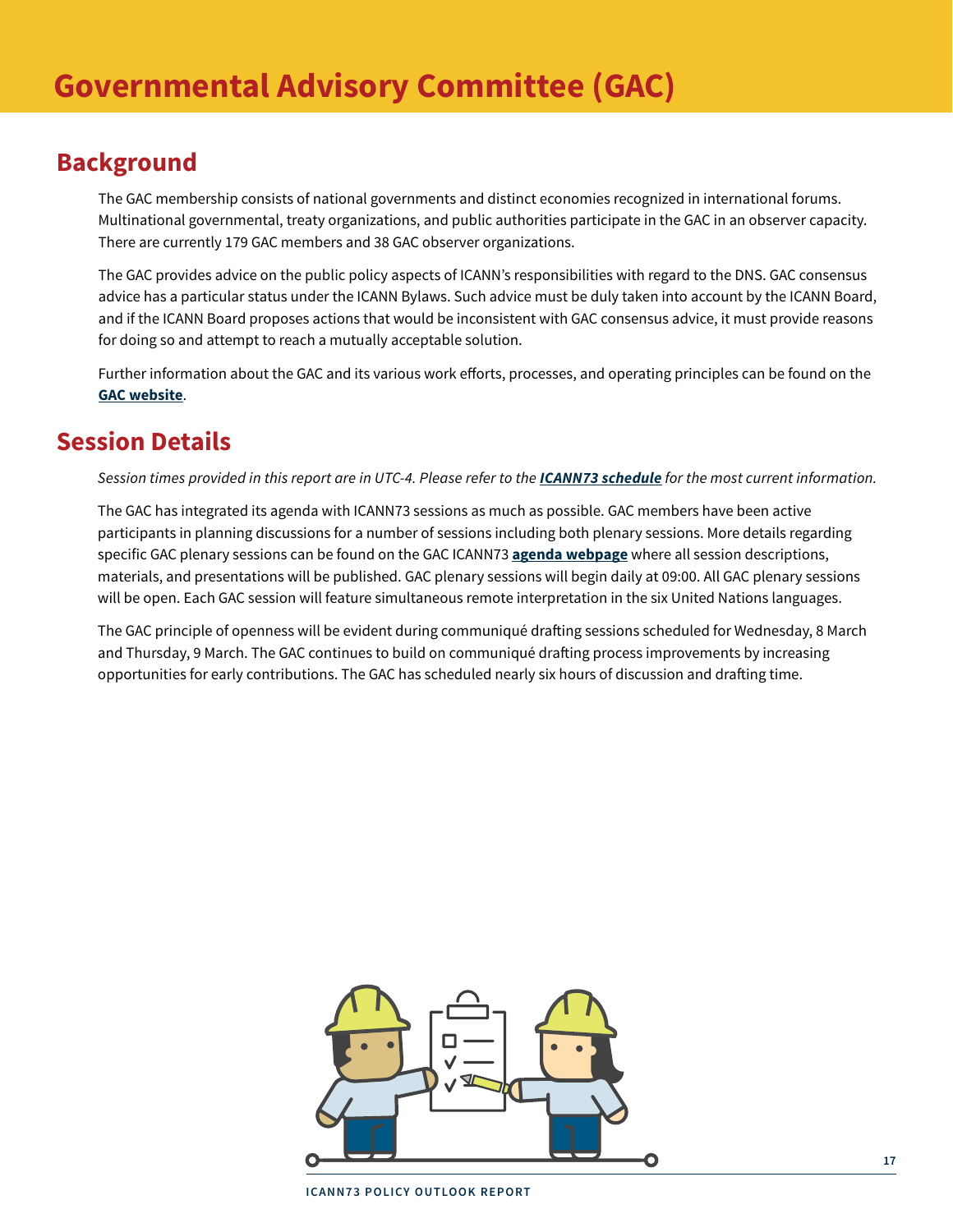<span id="page-17-0"></span>The RSSAC will conduct its monthly meeting and a public session to raise awareness about its recent **[publications](https://www.icann.org/groups/rssac/documents)**, namely "RSSAC047v2: RSSAC Advisory on Metrics for the DNS Root Servers and the Root Server System," "RSSAC058: Success Criteria for the RSS Governance Structure," and "RSSAC059: RSSAC Advisory on Success Criteria for the Root Server System Governance Structure." The RSSAC will also have a joint meeting with the ICANN Board to discuss priority issues.

## **Background**

The **[RSSAC](https://www.icann.org/groups/rssac)** advises the ICANN community and ICANN Board on matters relating to the operation, administration, security, and integrity of the root server system. The RSSAC consists of representatives from the root server operator organizations and liaisons from the partner organizations involved in the technical and operational management of the root zone.

The **[RSSAC Caucus](https://www.icann.org/groups/rssac-caucus)** is composed of Domain Name System experts who have an interest in the RSS, broadening the base of diverse technical expertise available for RSSAC work. The primary role of the RSSAC Caucus is to perform research and produce publications on topics relevant to the mission of the RSSAC.

The RSSAC Caucus Membership Committee appoints members of the RSSAC Caucus. In addition, all RSSAC members are members of the RSSAC Caucus. Currently, there is no active work party in the RSSAC Caucus. Please view information about previous RSSAC Caucus work parties **[here](https://www.icann.org/resources/pages/rssac-caucus-work-parties-2017-06-20-en)**.

## **Session Details**

*Session times provided in this report are in UTC-4. Please refer to the [ICANN73 schedule](https://73.schedule.icann.org/) for the most current information.*

## **Joint Meeting: ICANN Board and RSSAC**

Monday, 7 March | 16:30-17:30

#### **RSSAC Meeting**

Tuesday, 8 March | 10:30-12:00

#### **RSSAC Public Session**

Thursday, 10 March | 10:30-12:00